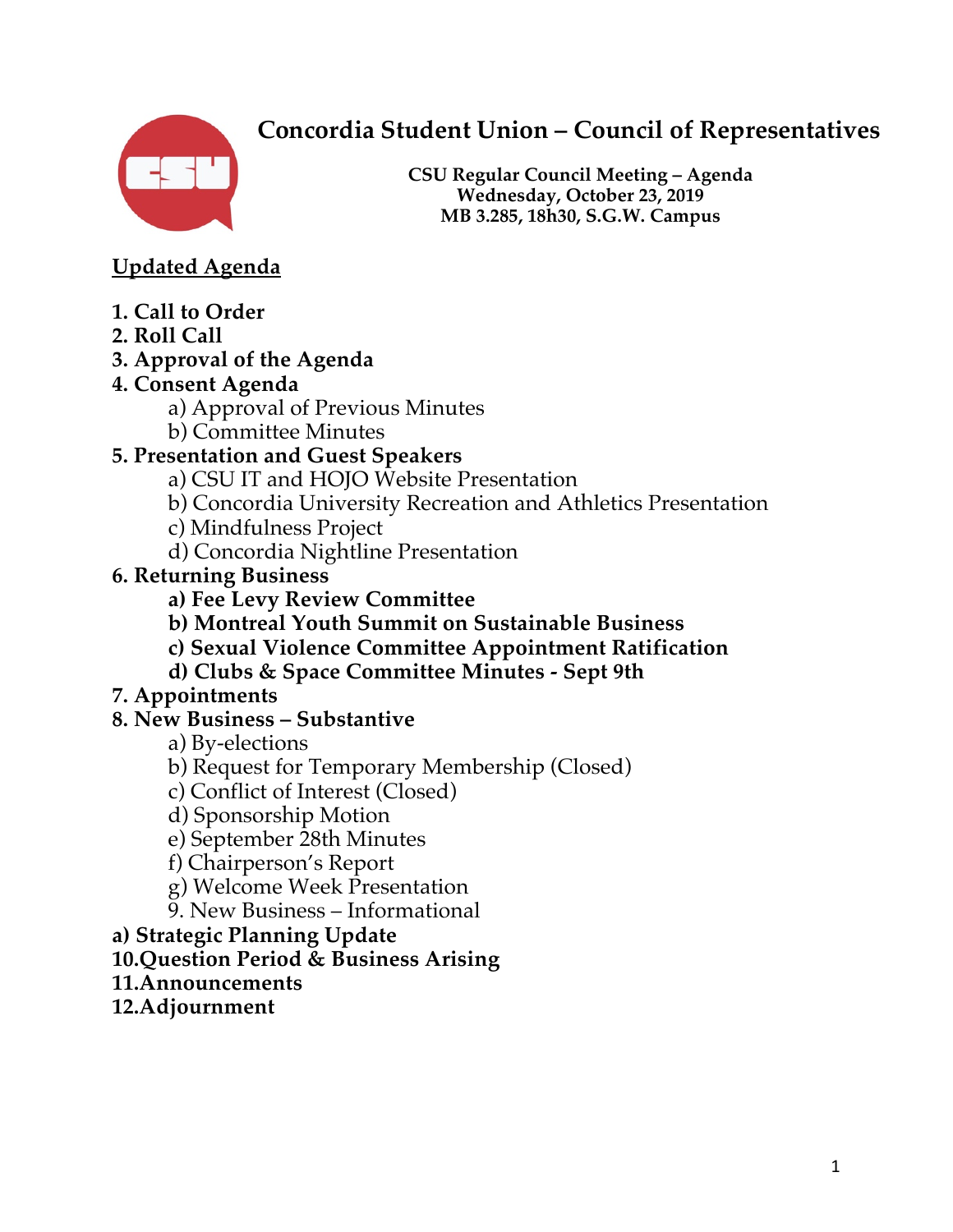## **1. CALL TO ORDER**

Meeting is called to order at **18h44**.

**We would like to begin by acknowledging that Concordia University is located on unceded Indigenous lands. The Kanien'kehá:ka Nation is recognized as the custodians of the lands and waters on which we gather today. TiohEá:ke/Montreal is historically known as a gathering place for many First Nations. Today, it is home to a diverse population of Indigenous and other peoples. We respect the continued connections with the past, present, and future in our ongoing relationships with Indigenous and other peoples within the Montreal community.**

### **2. ROLL CALL**

**Council Chairperson:** Caitlin Robinson **Council Minute Keeper:** S Shivaane

**Executives present for the meeting were**: Patrick Quinn (Academic & Advocacy Coordinator), Isaiah Joyner (External & Mobilization Coordinator), Désirée Blizzard (Finance Coordinator), Chris Kalafatidis (General Coordinator), Marin Algattus (Internal Affairs Coordinator), Celeste-Melize Ferrus (Loyola Coordinator), Eduardo Malorni (Student Life Coordinator).

**Councilors present for the meeting were:** Hannah Jamet-Lange (Arts & Science), Ahmadou Sakho (Arts & Science), Elias Huckel-Fidalgo (Arts & Science), Victoria Pesce (John Molson School of Business), James Hanna (Gina Cody School of Engineering & Computer Science), Salman Fahim Syed (Gina Cody School of Engineering & Computer Science), Naomi Barney Purdie (Arts & Science), Jarrad Haas (Fine Arts), Leigh Kusaj (Arts & Science), Amman Houara (Arts & Science), Christiane Sakr (Arts & Science), Elizabeth Tasong (Arts & Science), Esther Morand (Arts & Science), Arad Andrew Banis (John Molson School of Business),

#### **Executives absent for the meeting were: -**

**Councilors absent for the meeting were:** Maha Siddiqui (Arts & Science), Nicholas Hamel (Arts & Science), Lindsay Surerus (Arts & Science)

**Victoria Pesce** moves to excuse absent councillors. Seconded by **Patrick Quinn**.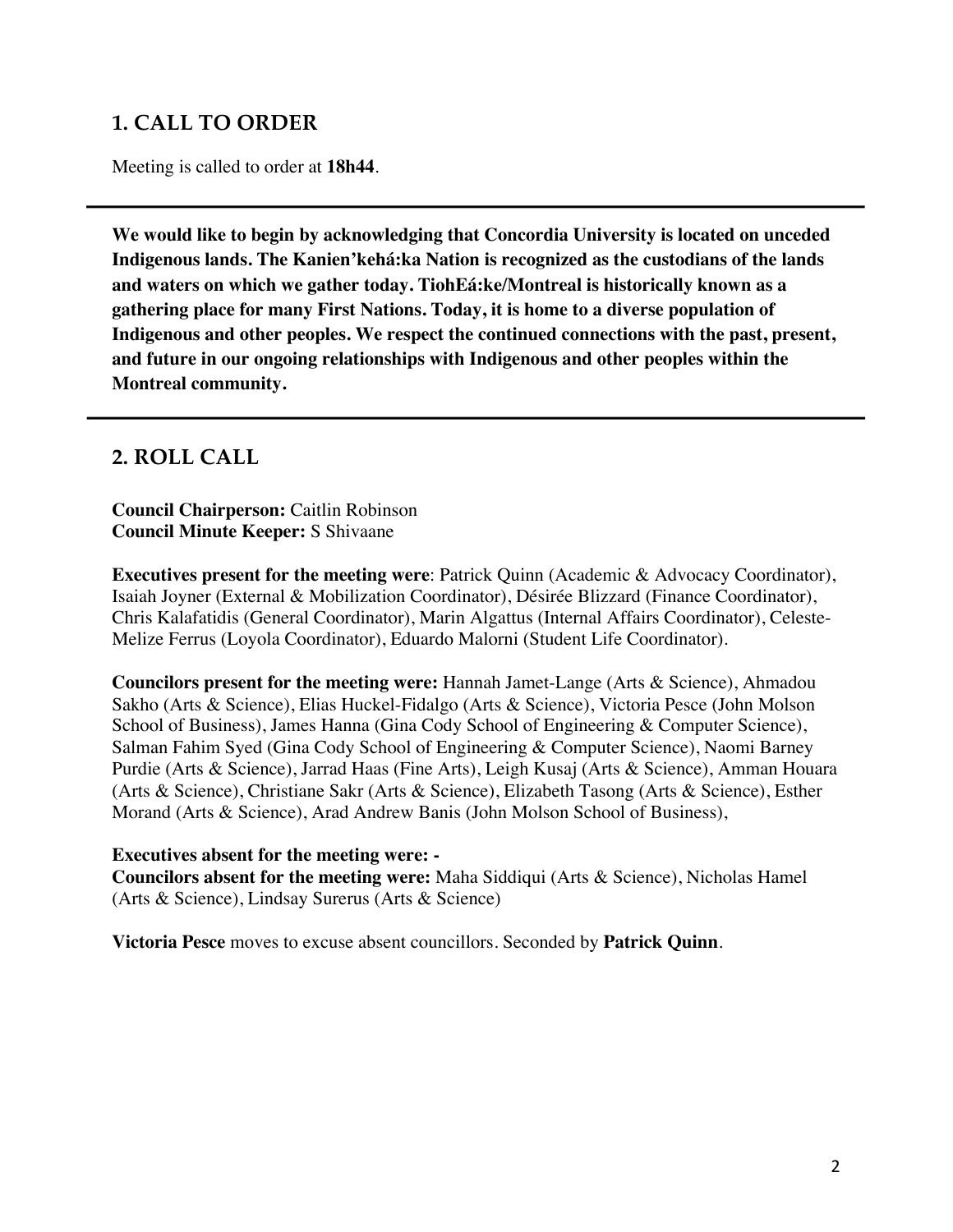## **3. APPROVAL OF THE AGENDA**

**Arad Andrew Banis** moves to add Strategic Planning under Informational.

**Désirée Blizzard** moves to add Mindfulness after Athletics.

**Chris Kalafatidis** moves to add Election Motion.

**Salman Fahim Syed** moves to move Temporary Membership up in the Agenda.

**Eduardo Malorni** moves to put Welcome Week at the end.

**Victoria Pesce** moves to pull Chairperson's Report.

**Patrick Quinn** moves to approve the agenda. Seconded by **Isaiah Joyner**.

### **3. PRESENTATIONS**

### **a) CSU IT and HOJO Website Presentation**

**Camil, Sophie, Walter, Leanne:** HOJO needs a user-friendly platform, especially to help International Students who cannot physically come into HOJO. We want to invest in a firm who will be able to support us and help create a product that respects industry standards. Everything we want are not things available on the market. We did a lot of research before arriving at this conclusion for a custom.

**Patrick Quinn:** CRM is used to retain student profile information. It's important for institutional memory. We currently have a CRM named Penelope but it's a Medical Information Management and not meant for Student Unions. There are repercussions on functionality and on staff.

**Camil, Sophie, Walter, Leanne:** We do research and store it but there is limited search capability. Because it's a medical interface, we can't share the research. It's too secure. We can't access research and have to duplicate our work. Once staff leaves, that information is gone, and that amassed knowledge can't be accessed. It's risky to have to depend on one permanent staff. It's impossible to know all the complaints made against professors. When we bought Penelope, we wanted to be cost-effective. For us, we want to provide quality service and for that we need quality tools.

**Patrick Quinn:** This is a long-term solution. We'll be using this cost over the years and integrating this with the HOJO Classifieds website. It'll help with the efficiency of this organisation.

**Patrick Quinn** presents the following motion. Seconded by **Arad Andrew Banis**.

*WHEREAS* the CSU is in dire need of upgrading its outdated and deficient IT software and services.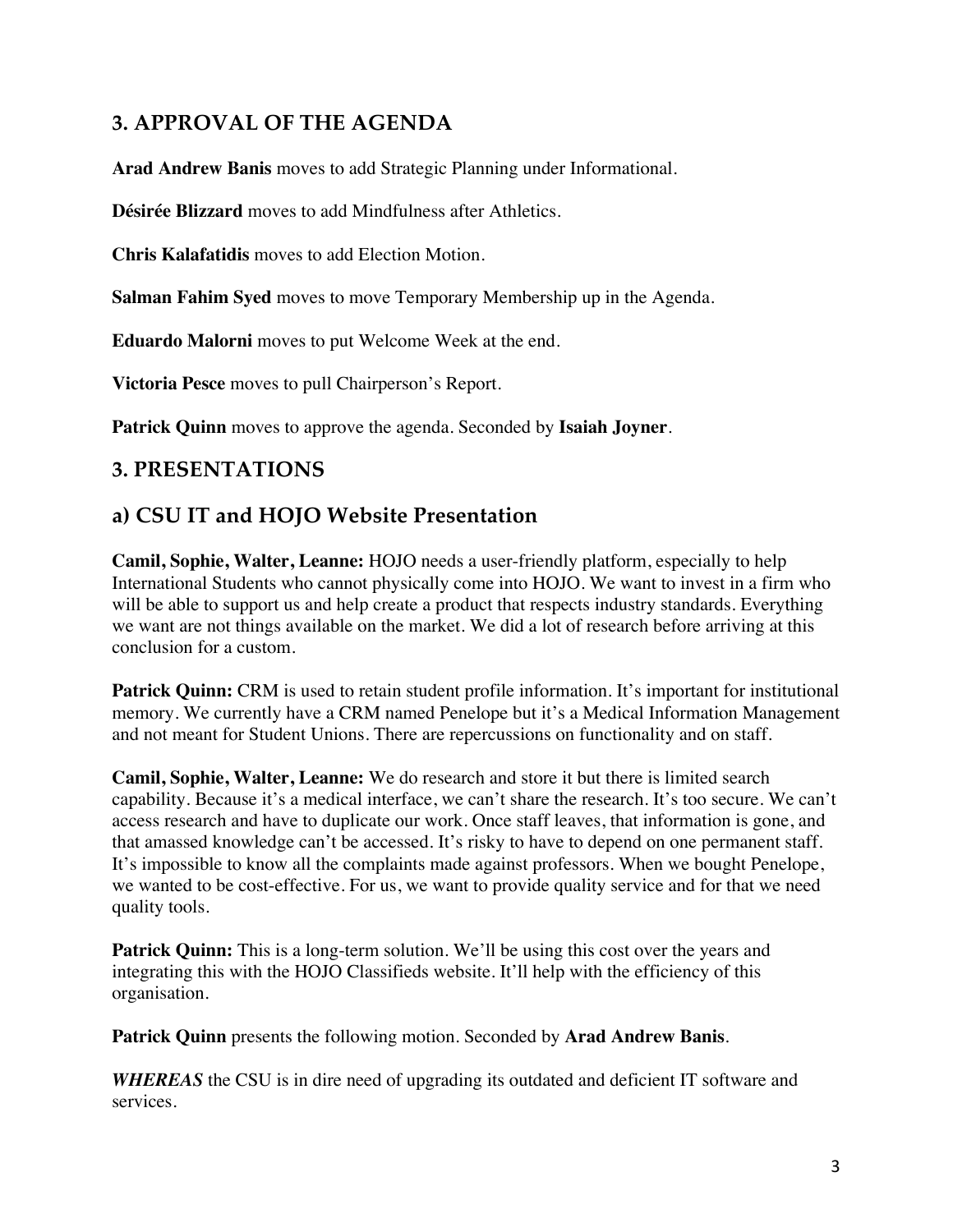*WHEREAS* the HOJO classifieds and CRM applications are essential in order to ensure quality service to students.

*WHEREAS* the CSU does not have the necessary capital to purchase and invest in these applications.

**BE IT RESOLVED THAT** Council, under its powers in Special Bylaw I, approve the expense of \$85,000 for the HOJO Classified web application in the SSAELC Fund, subject to the Fund Committee's approval.

*BE IT FURTHER RESOLVED THAT* Council, under its powers in Special Bylaw I, approve the expense of \$55,000 for the Customer Relationship Management software in the SSAELC Fund, subject to the Fund Committee's approval.

**BE IT FURTHER RESOLVED THAT** the budgetary impact of this motion be -\$140,000 and will be taken from the SSAELC Fund

**Désirée Blizzard:** I want to support this motion. I worked on this presentation. If you have questions on breakdown, we can provide those.

**Arad Andrew Banis:** I also want to support this motion. It is a large sum of money, but I believe it's required.

#### **VOTE**

For: 11 Opposed: 0 Abstentions: 1 *Motion carries.* 

**Patrick Quinn:** Thank you for supporting this.

## **b) Concordia University Recreation and Athletics Presentation**

**Kathleen:** The current fee hasn't changed in the last 10 years. This change is based on inflation and what we want to do. The Loyola gym will also match our 50% reduction price. There will be free sports tickets for students and free summer gym memberships. We will also set up student advisory groups to get feedback and suggestions. We have plans, but we just need the money. We are planning for more recreational spaces that could be free. For \$2 more per credit, this is a lot. We'll be the first Canadian university to supplement free tickets to games.

**Elias Huckel-Fidalgo:** Will it be free at Loyola?

#### **Kathleen:** Yes

**Isaiah Joyner:** For Clubs going under the Stingers, would they no longer be under the CSU?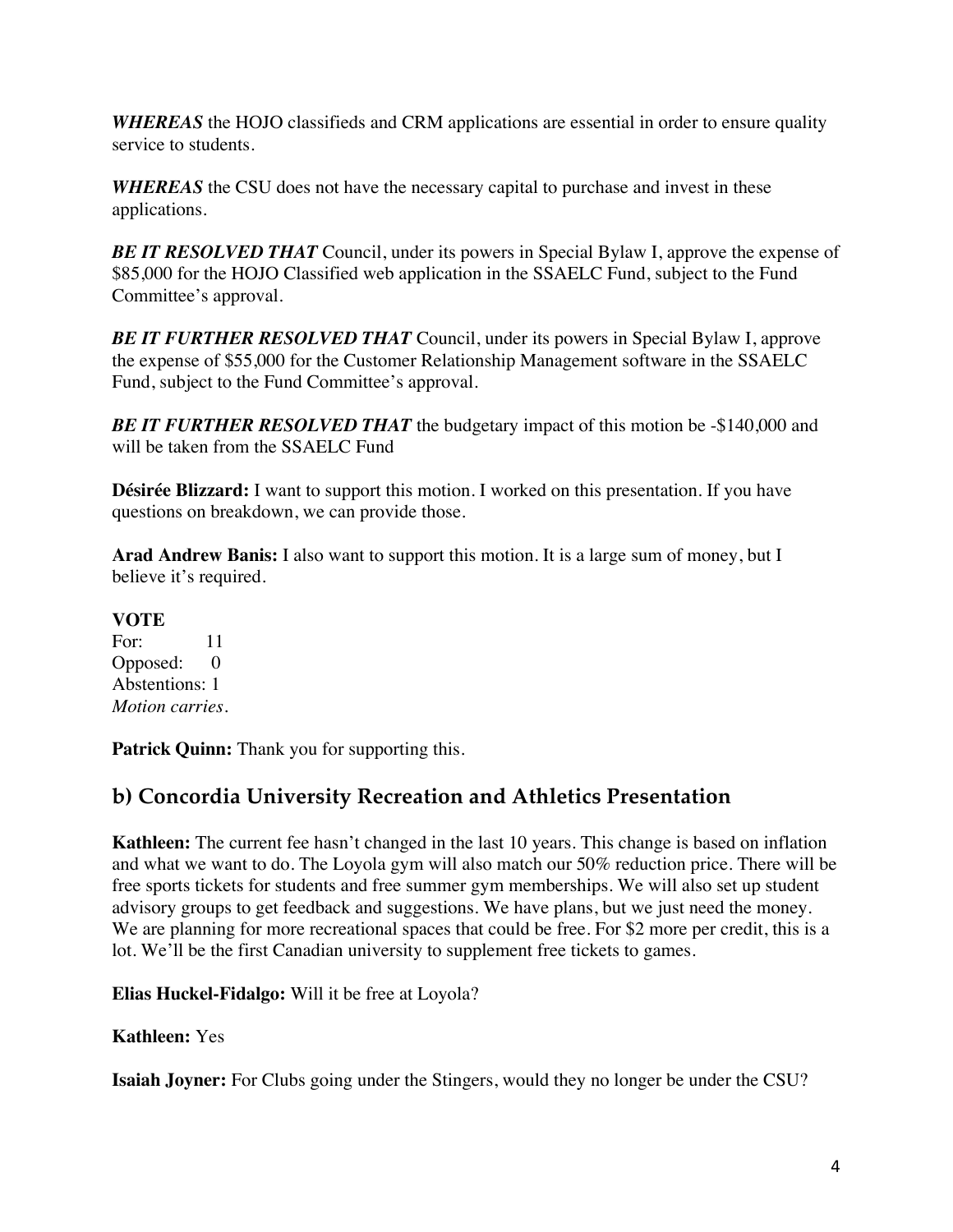**Kathleen:** We're looking at a collaboration with the CSU to give the clubs space to practice and also funds.

**Hannah Jamet-Lange:** Would the free summer sessions be accessible to undergraduates not taking summer classes?

**Kathleen:** Yes.

**Hannah Jamet-Lange:** What is UQAM doing?

**Kathleen:** It wasn't as comparable to Concordia as the other universities, but the analytics are close to UOM's.

**Victoria Pesce:** Will you need to pay for two memberships if you want to use both campus gyms?

**Darcy:** Right now, if you want to do that, you have to buy both. We are looking at a reduced combined pass.

**Désirée Blizzard:** By how much are gym fees going down?

**Kathleen:** 50%.

**Patrick Quinn** presents following motion. Seconded by **Isaiah Joyner**.

**WHEREAS** the Policy Committee recommended in favour of the Recreation and Athletics feelevy be sent to referendum;

**WHEREAS** the Policy Committee recommended against the Concordia Nightline fee-levy going to referendum;

**BE IT RESOLVED** that the Recreation and Athletics Department's fee-levy referendum question be approved to go to referendum:

*Do you agree to increase the Concordia Recreation & Athletics Department's fee-levy by \$2.08 per credit from \$2.92 per credit totalling \$5/credit, annually adjusted to the Consumer Price Index of Canada to be implemented with registration for the September 2020 (2020/2) term, in accordance with the University's tuition, refund and withdrawal policy? Agreeing to this question means you consent to increasing a mandatory institutional fee beyond the normally allowed rate as set out in the R*è*gles Budg*é*taires of the Quebec Ministry of Education and Higher Education.* 

**Patrick Quinn:** Just to keep meeting along. I think this should go to referendum. A lot of people support this. If you have opinions, you can bring it up during the Campaign.

**Arad Andrew Banis:** POI? Are we also voting for Nightline when we vote for this?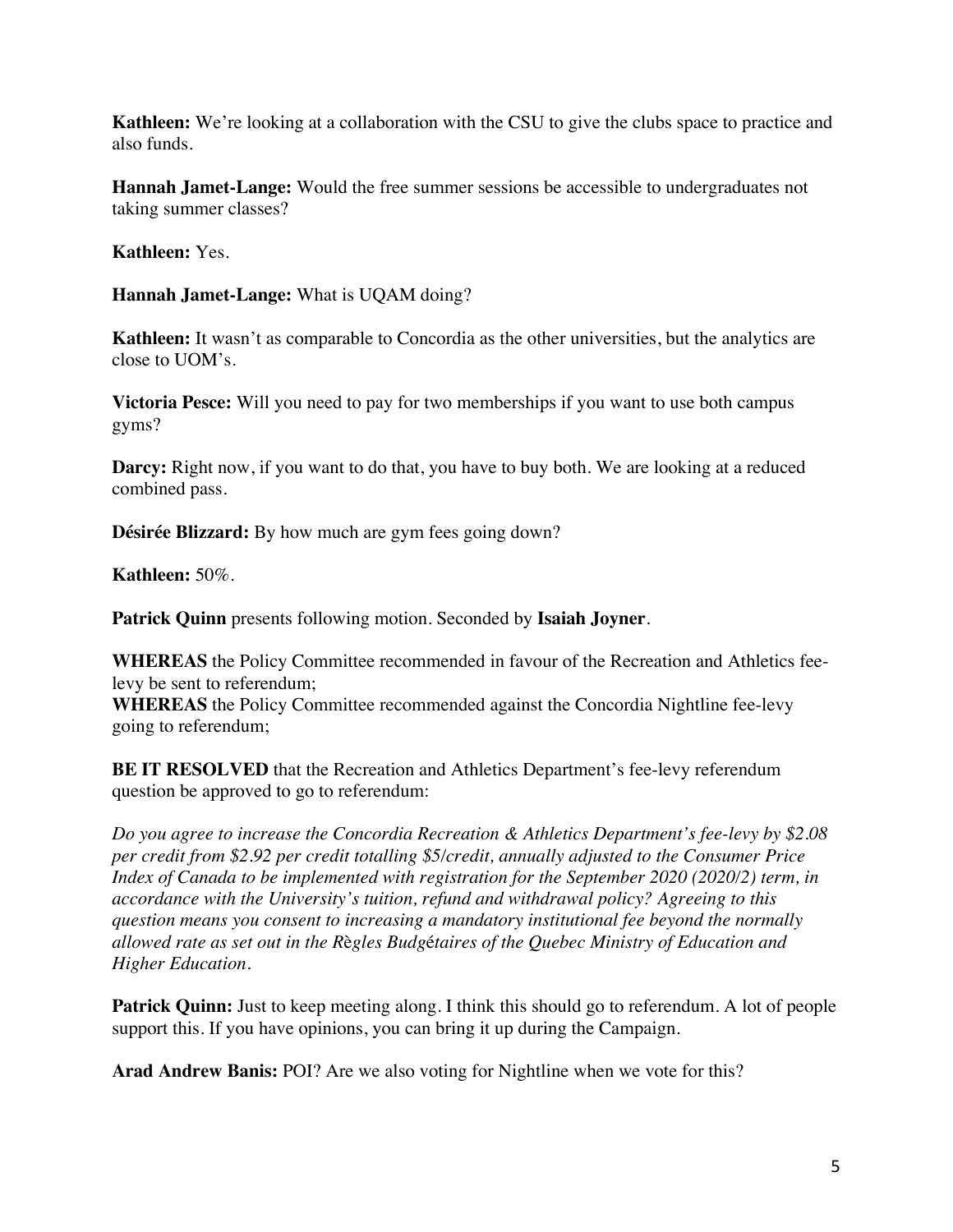**Patrick Quinn:** No. But the motion includes Policy Committees opinions on both fee levy referendum questions.

**Naomi Barney Purdie:** I wanted to state to Council before we vote. Once you do the fee levy, you can't opt out of it. Last year, we were talking about how tuition was rising. CSU is opposed to all increases in tuition fees for all students. We would be going against the Positions Book.

**Patrick Quinn:** What is the point of having a whole referendum process if we have that position? What this means is that people can campaign against it but it wouldn't make sense to have that because that opposes all fee levy increases.

**Chris Kalafatidis:** I was put here to represent students. I don't know if students want this or not. So, we should give them the choice.

**Hannah Jamet-Lange:** I would like to reiterate what Naomi said. We do have these positions. If you take 5 classes, that's \$25 a semester. It's a lot of money. It's something that would be good, but I don't think putting the strain on students for this is right. It's part of the university's image.

**Darcy:** If you read the whole document, this is only for the recreation. The value we give back to students is far greater than the cost assumed. With increased fees, we can expand the student experience. We're able to employ more students for extra services. We'll help more students.

**Isaiah Joyner:** I feel like when we say against increased fee levies, that's talking about unconsulted increases by the university. This goes to referendum to ask students. We're not taking a stand on this. The referendum question is for or against. People will campaign on and against this.

**Arad Andrew Banis:** Positions Book states that we don't want the university to pocket money for themselves. This isn't one of those instances. This is money specific to enhancing services. It's not a political stance we're taking. It's just: Do we think students should be allowed to decide if things are beneficial? I don't think this is illegitimate.

**Chris Kalafatidis:** Students are getting new things for free out of it. Do students want to make a pay off? You can't put a value on your health. We're letting students decide.

**Patrick Quinn** calls to question. Seconded by **Arad Andrew Banis**. **Victoria Pesce** Opposes.

### **VOTE**

For: 9<br>Opposed: 3 Opposed: Abstentions: 0 *Goes to Vote*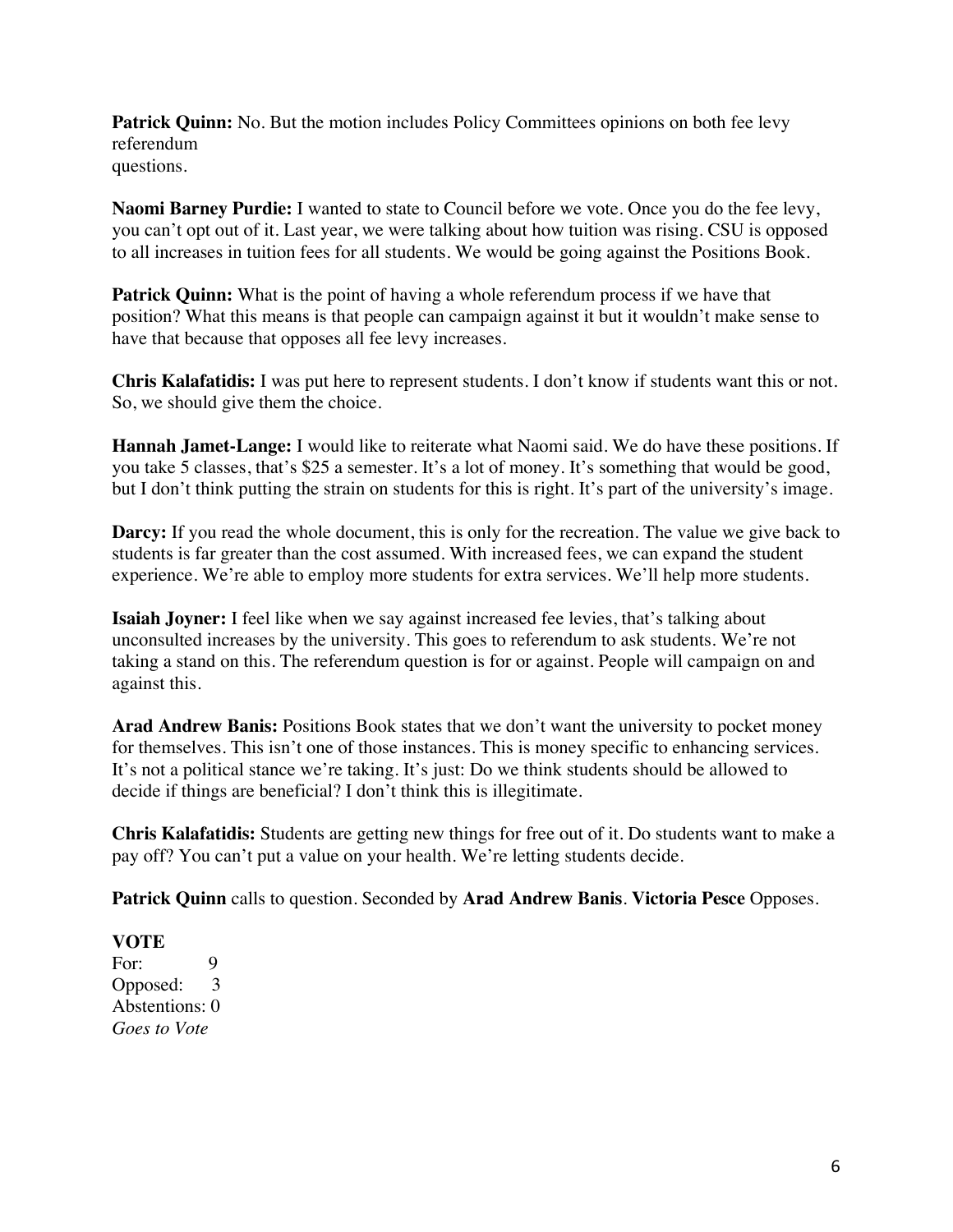**VOTE**  For: 8 Opposed: 3 Abstentions: 1 *Motion Passes.* 

## **c) Mindfulness Project**

**Léa:** I'm requesting the rest of our budget. I met with Fincomm. The budget allocated can't run the programme. I know there's enough in the Endowment Fund. This is mostly for the coordinators' salary. I was inspired by Engineering students with how they showed their actual impact. I started a petition five days ago and now it has 259 signatories and a bunch of testimonies. We're actually changing lives. We don't just train students; We also get to see their realities and then refer them to get help. Last year, I was building relationships and trying to figure out how to give students gold star mindfulness training. I've been wanting to work on more, but I've had to split that effort with asking Council for money. We can build a presence in Concordia and work on one-time services. The goal was to be integrated into the CSU Budget. We need this money right now. I know the money is there. I'm out of time looking for funding. I've shown the science, impacts and the community benefitting to this. I'm out of options.

**Instructor:** My advice for you from my time as a corporate lawyer is to invest in the people behind the projects who have the drive and the skills. I've been teaching this for 7 years across North America to doctors, teachers, and prison guards. You have a project coordinator who is top notch who built this programme from nothing. I have all my trust in her.

**Ahmadou Sakho:** Last time you had a unanimous vote. No one is against this project. What in our previous agreement prevents the project from coming into being?

Léa: In the money allocated, we're missing \$8000.

**Naomi Barney Purdie:** I feel your frustration. We had initially agreed to give this funding. I think there was a miscommunication. I strongly urge you to liaise with the Finance Coordinator. I want to voice that we originally told them we would give them the money. This doesn't make us look credible. You have my support.

**Victoria Pesce:** I thought you got the money. We have to go into our Endowment Fund.

**Désirée Blizzard** presents the motion. Seconded by **Naomi Barney Purdie** .

*WHEREAS* \$11,103 brut (\$9,588 net) was allocated to the Mindfulness Project on October 9<sup>th</sup> 2019 Regular Council Meeting;

*WHEREAS* that money is not enough to sustain the activities of the project for the whole year;

*BE IT RESOLVED THAT* the Mindfulness project gets the remaining \$10,454.81 it needs for its survival from the Student Endowment Fund;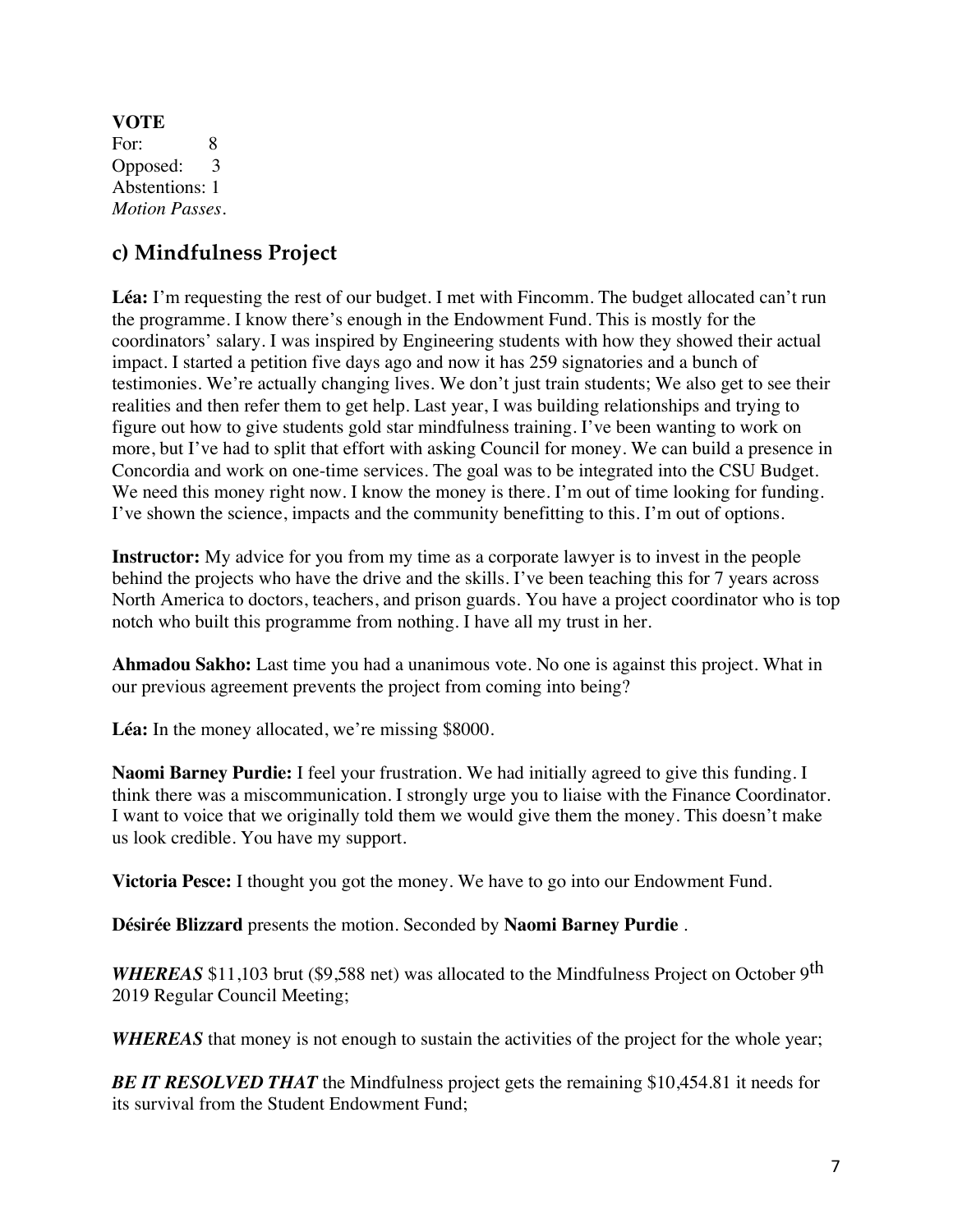*BE IT FURTHER RESOLVED THAT* the agreements proposed in the previous motion still be respected (3 bi-monthly reports);

*BE IT FURTHER RESOLVED THAT the* budgetary impact of this motion is of -\$10,454.81 and will be taken from the Student Endowment Fund.

**Désirée Blizzard:** The budget we proposed two weeks ago was not communicated to Lea. We thought we made some progress but after talking to her we realised it was still too little.

**Léa:** I had less than a month to apply for other funding sources while also running a programme.

**Arad Andrew Banis:** The reason why this is not the full amount was because it came out after the budget was confirmed.

**Désirée Blizzard:** We've already created the new line.

**Ahmadou Sakho:** The Endowment Fund gets filled \$30k a year right?

**Désirée Blizzard:** Yes.

**Naomi Barney Purdie** calls to question. Seconded by **Victoria Pesce**.

#### **VOTE**

For: 8 Opposed: 4 Abstentions: 0 *Motion carries* 

**Isaiah Joyner:** \$8000 from Endowment is negligible. We're funding it from Operations and Endowment. We could make an even split between the two.

**Arad Andrew Banis:** They want to be a budget line. Is there a motion in the past where it would be in the budget? They might need to come back to make that motion.

**Chairperson:** Fincomm should relay that to them.

**Désirée Blizzard:** We'll tell them. They want to become a full-fledged service under the CSU project.

**Chris Kalafatidis:** Last year when they came, it came out of operations. There are plans to have a Mindfulness link with Mental Health services.

## **d) Concordia Nightline Presentation**

**Nightline:** We're an active listening service. The reason we're here is to find funds. We want to talk about the income we've gotten. Currently our only standing budget is from the CSU. We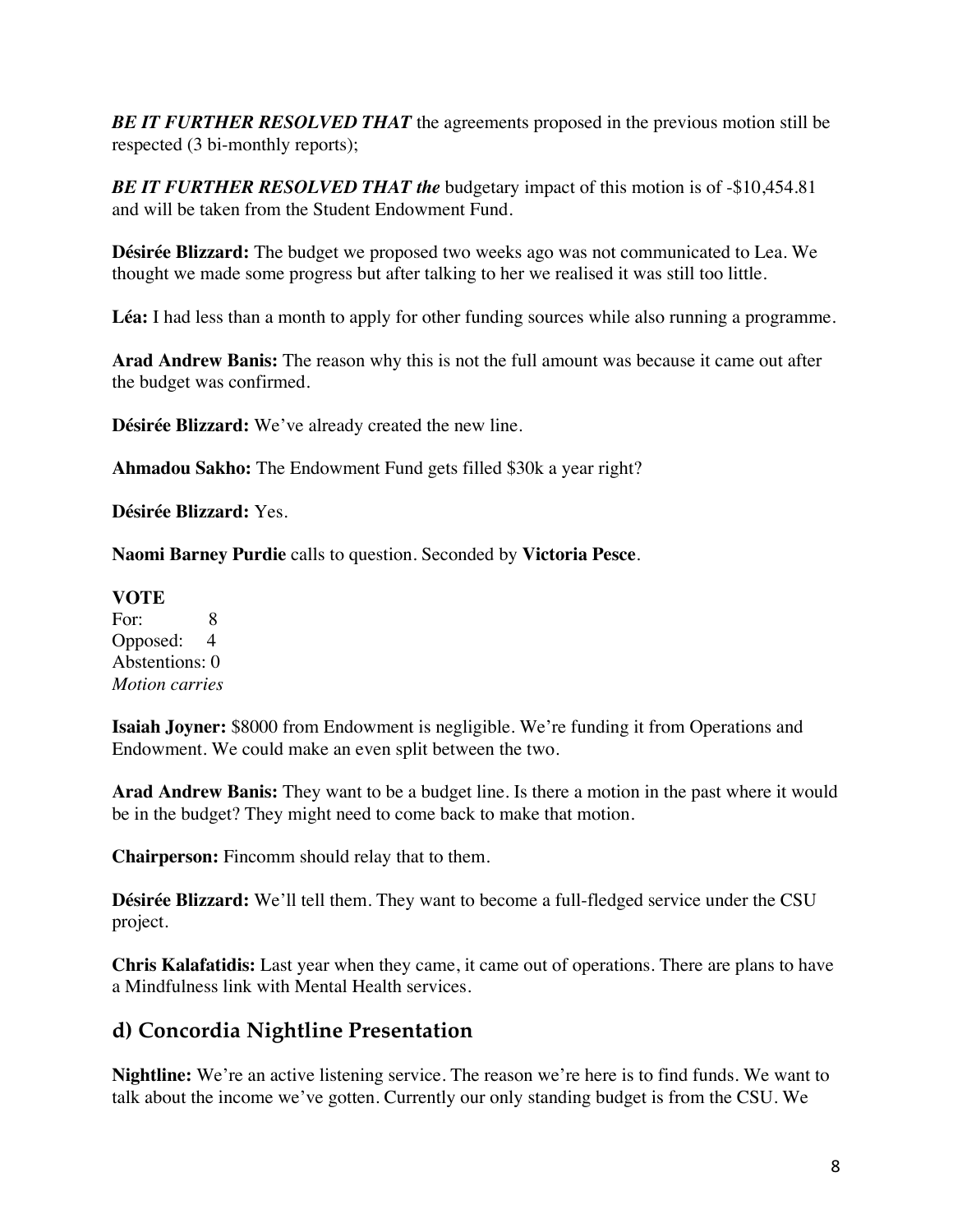plan to do bake sale events and funding in the future. Our ultimate goal for Nightline to work 7 nights a week. We're very bare bones but increasing volunteers means finding more funding. We are seeking funds from elsewhere. This is our projected budget. Volunteer training is very important to make sure the service is good. Professors are interested in researching the fringe of the Concordia communities who aren't very involved. We also aim to support other mental health services on campus.

**Elizabeth Tasong:** I'm on Policy committee. Your constitution is still under Clubs. You can't be a club and have a fee levy.

**Camille:** We were confused over that. We weren't told that, but we can absolutely do that going forward.

**Naomi Barney Purdie:** I'm also on Policy. We had concerns in relation to your project budget. How did it work last year? How did you function?

**Josh:** Last year, we got \$5606.40. That managed to cover our costs since we were a smaller team. Our mentors graciously waived charges for training. We applied to as many things as we could. We were able to get an anonymous source as well. We now have higher operational costs since we expanded. We also switched from an Internet-based line to a phone-based line due to quality issues. We have applied to a lot of different sources and we still are.

**Marin Algattus:** I sit on Clubs and Spaces. We would have loved to give them money but we didn't have the funds. They are a dedicated team and they do a lot of good. Right now, they're asking for the bare minimum.

**Naomi Barney Purdie:** It does have to be approved by Policy. I suggest you look over that because I want to see it going to referendum.

**Désirée Blizzard:** If you become a fee levy, you're there forever. You have to become a nonprofit. Do you have an infrastructure plan for the long-term?

**Camille**: We don't have the ability to pay for a full-time staff. We hope to get volunteers.

**Josh**: We have been working with professors. We intend to create a Board of Directors.

**Arad Andrew Banis:** Is there a motion?

**Chairperson:** No.

**Patrick Quinn:** I'm head of Policy. Become a fee levy group isn't an easy task, since there's a lot of legal things. It's a lot more than being a club. I didn't know you didn't know this information. That's why those processes are in place. I don't know if they're ready or not.

**Ahmadou Sakho**: I'm in Clubs committee. Did you manage to get the phones from Clubs?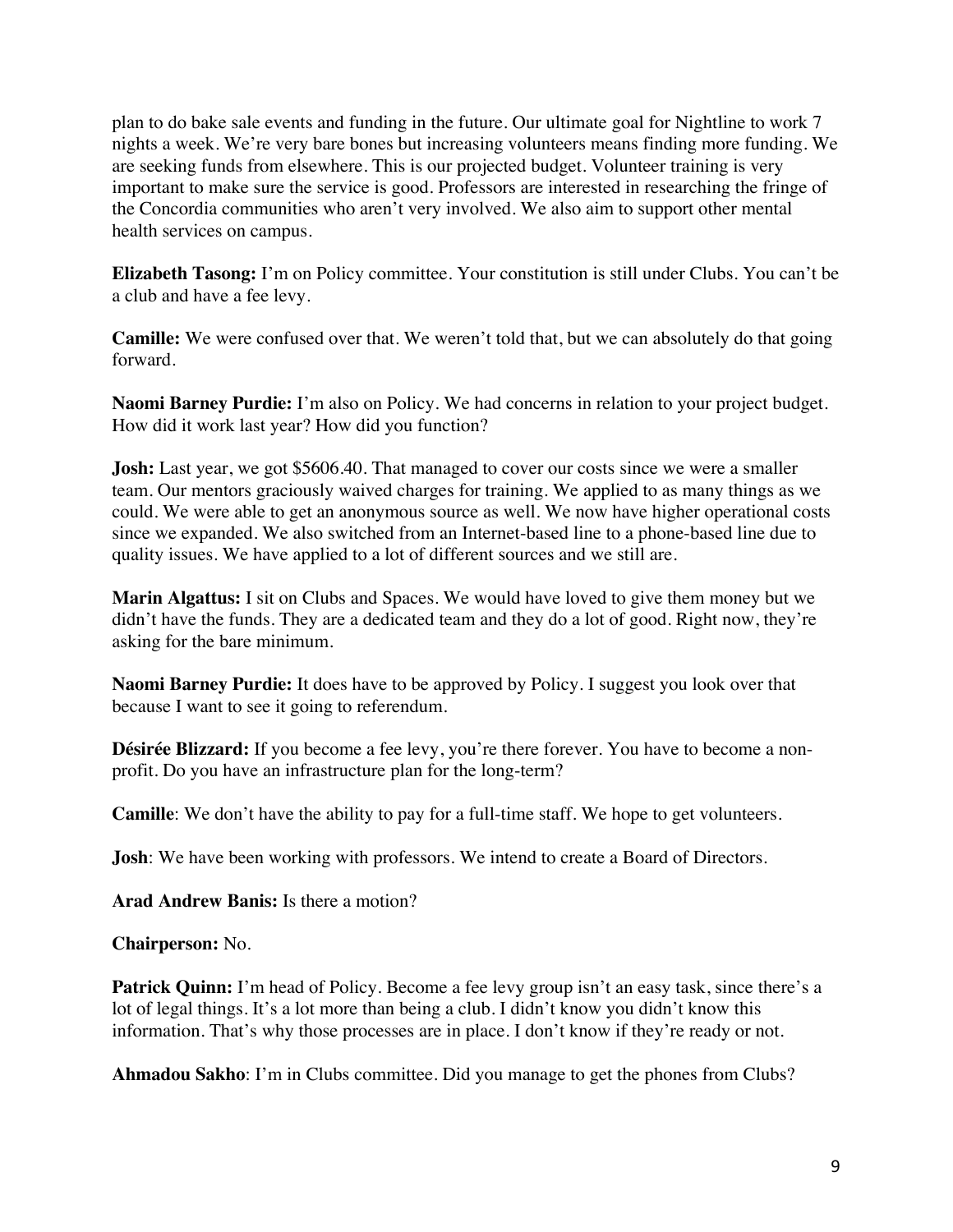**Camille:** Yes.

**Chris Kalafatidis:** If there's a club getting a lot of positive reception, it's this one. It's important to know you're ready to go non-profit. There's a lot that goes into that.

**Marin Algattus:** POI. Is this an informational?

**Patrick Quinn:** Under regulations, it's said that groups are recommended to present to Council. So, I suggested that Athletics and Nightline come under that obligation. There is no motion on the table.

**Marin Algattus:** If they don't get approved today, they have to wait until the annual by-election. I'd like to make a motion.

**Chairperson:** What is this?

Patrick Quinn: We recommended to council that they don't go to referendum. It's not best practice to do that.

**Marin Algattus** moves to allow them to go to referendum.

**Chairperson:** Do you have a question?

**Camille:** We're asking students

**Marin Algattus** presents the following motion. Seconded by **Esther Morand**.

*BE IT RESOLVED THAT* that this question goes to Referendum: Do you agree to grant Concordia Student's Nightline \$0.05 per credit to be implemented with registration for the January 2020/3 term, in accordance with the University's tuition refund, withdrawal policy.

**Marin Algattus:** They're clearly dedicated. You can't ask someone to register as a nonprofit before they're even guaranteed funding. We should give them this opportunity. We do have a democratic right to voice during referendum. I don't want to have them wait more.

**Patrick Quinn:** There's a reason why this is a documentation. We received this application. We have a Clubs' Constitution. We received a budget. We don't have an updated budget of theirs from the last three years. By approving this motion, we have no idea of the good governance because Policy hasn't reviewed this. We must respect the good governance of this council. I love Nightline but we have to make sure questions sent to students are reviewed correctly.

**Isaiah Joyner:** I want to point out that everything we do here sets a precedence. Be prepared to create a new policy based on the decisions made today.

**Elizabeth Tasong:** We reviewed this week's ago. Were you guys reached out to about recommendations?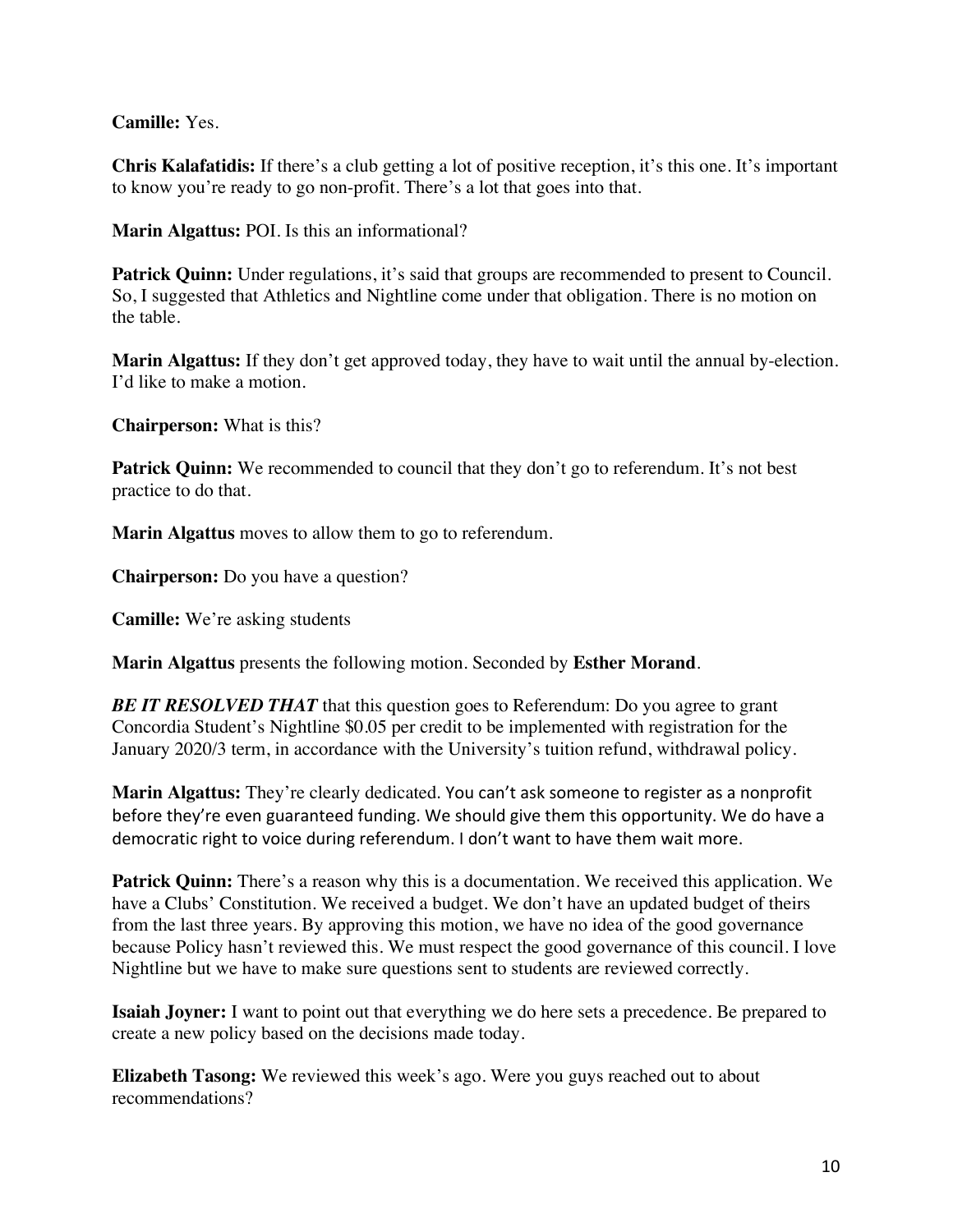**Colleen:** Yes.

**Patrick Quinn:** POI. We had difficulties meeting with Policy and that's on our end. Personally, I think for these by-elections, these are rushed. I'd like to formally apologise for that.

**Elizabeth Tasong:** Were you informed on what we said about constitution changes?

**Colleen:** No.

**Hannah Jamet-Lange** calls to question. Seconded by **Amman Houara**.

**VOTE**  For: 1<br>Opposed: 9 Opposed: Abstentions: 2 *Motion fails.* 

### **6. Returning Business b) Montreal Youth Summit on Sustainable Business**

**Marcus and Maria:** As recommended, this is a more accurate representation of our budget. We're asking for \$20k from the CSU. We're going to use the CSU name to apply for government grants. Once CSU approves \$20k, we will reimburse you based on what we get from the grant. The reason for this is to cover our upfront costs to make sure this event actually happens. The government grant is to fund projects that address SDGs such as ours. We can offer to the CSU a sponsor positions alongside organisations from other schools. We will also offer up to two tickets to the Summit for you to see what you've funded. There will be a recruitment fair to show Concordia students your support. When first approached for this event, we didn't want to pass this up. With this year's CSU Campaign, we hope to partner with you.

**Isaiah Joyner** presents the following motion. Seconded by **Désirée Blizzard**.

*WHEREAS* the CSU has selected its annual campaign to be Sustainability and Climate Justice.

*WHEREAS* the groups JSEC, HEC & McGill have come together to form a mix of student and community organizers to create an environment for student, professionals and community members to come together through promotion of Sustainability.

*WHEREAS* JSEC and its partners have a successful track record of developing conferences about promoting suitability

*WHEREAS* the group is now requesting funding to the amount of \$23,000 for the Montreal Youth Summit a conference centered on a variety of topics relating to the CSU's Annual Campaign and will be held in January of 2020, to be expensed from the Student Endowment Fund.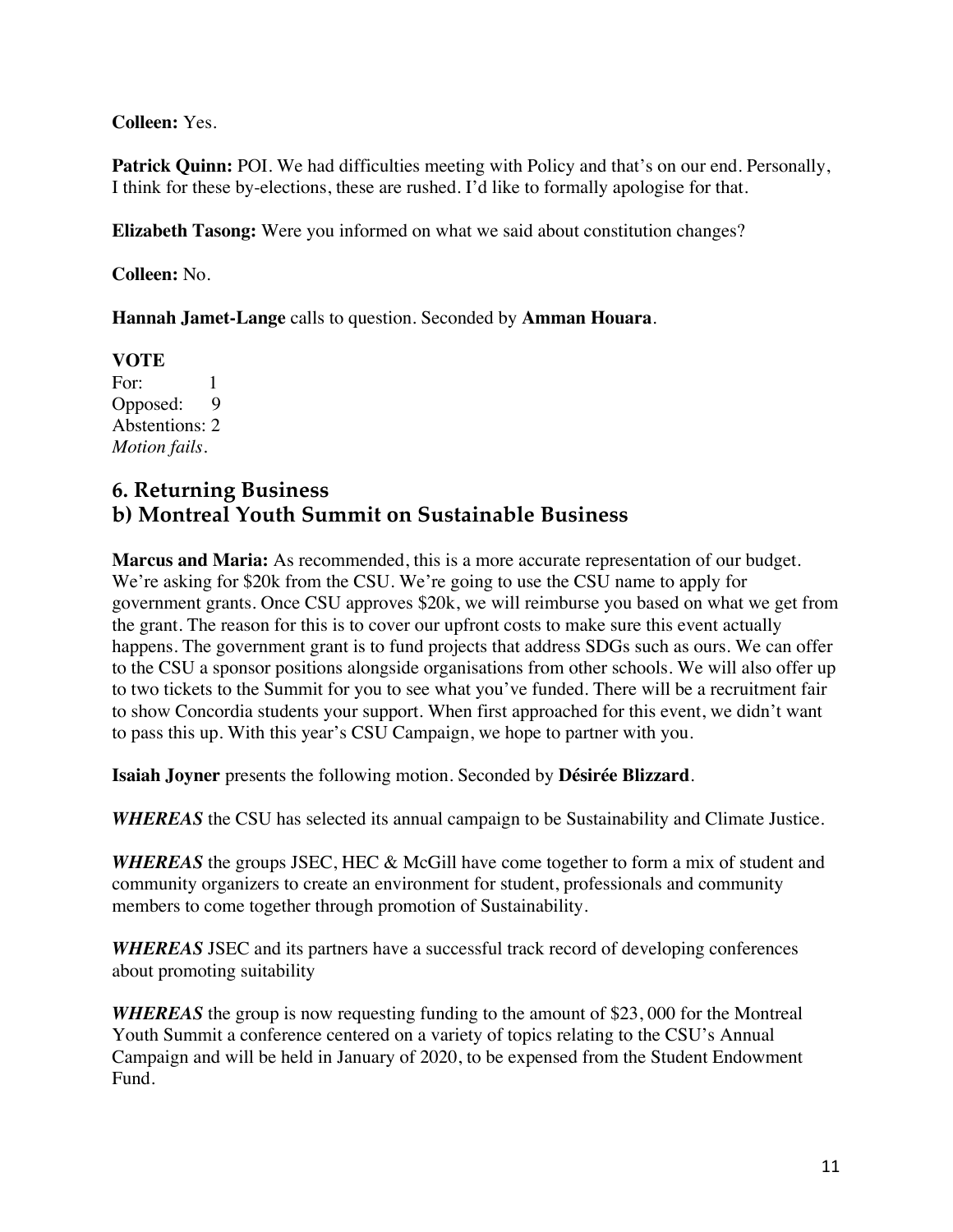*WHEREAS* the executive has now partnered with JSEC to make it possible for them to receive Government funding.

*WHEREAS* the Student Endowment fund has been used for a conference before and the fund is both overseen and administered by the Dean of Students for the purpose of supporting student initiatives

*BE IT RESOLVED THAT* CSU council approve a mandate to the Dean of Student's office for the Student Endowment Fund to fund the Montreal Youth Summit of up to \$20, 000. With the conditions that the sum of the funding of both the government and endowment fund be no greater than 20,000\$.

**Isaiah Joyner:** Grants are up to \$20k. What we get back is based on the grant. It's our name being used now.

**Naomi Barney Purdie:** We've funded conferences before, and it is in line with our campaign. We should support this. Business and sustainability together is great. Thank you for working on our comments.

**Elizabeth Tasong:** I'm excited for this. I like that you added the grant aspect. I respect you for that.

**Victoria Pesce:** As a JMSB students, these events are amazing. And the people behind them are incredible and dedicated.

**Hannah Jamet-Lange:** So, CSU will be giving out much more money, but we hold equal sponsor positions with the other two?

**Maria:** This is our revised plan of action. We've listed \$5k to raise. We spoke with Mcgill and they might be giving more. They might not have the capability to support this like the CSU can. But they are giving us all the support we can.

**Désirée Blizzard:** What's the reimbursement process?

**Marcus:** CSU gives us \$20k for upfront costs.

**Maria:** When we apply for grants with the CSU's reference, we'd be giving that money back to the CSU.

**Marcus:** If the grant cover all the money CSU gives, you'd still get all the benefits.

**Naomi Barney Purdie** calls to question.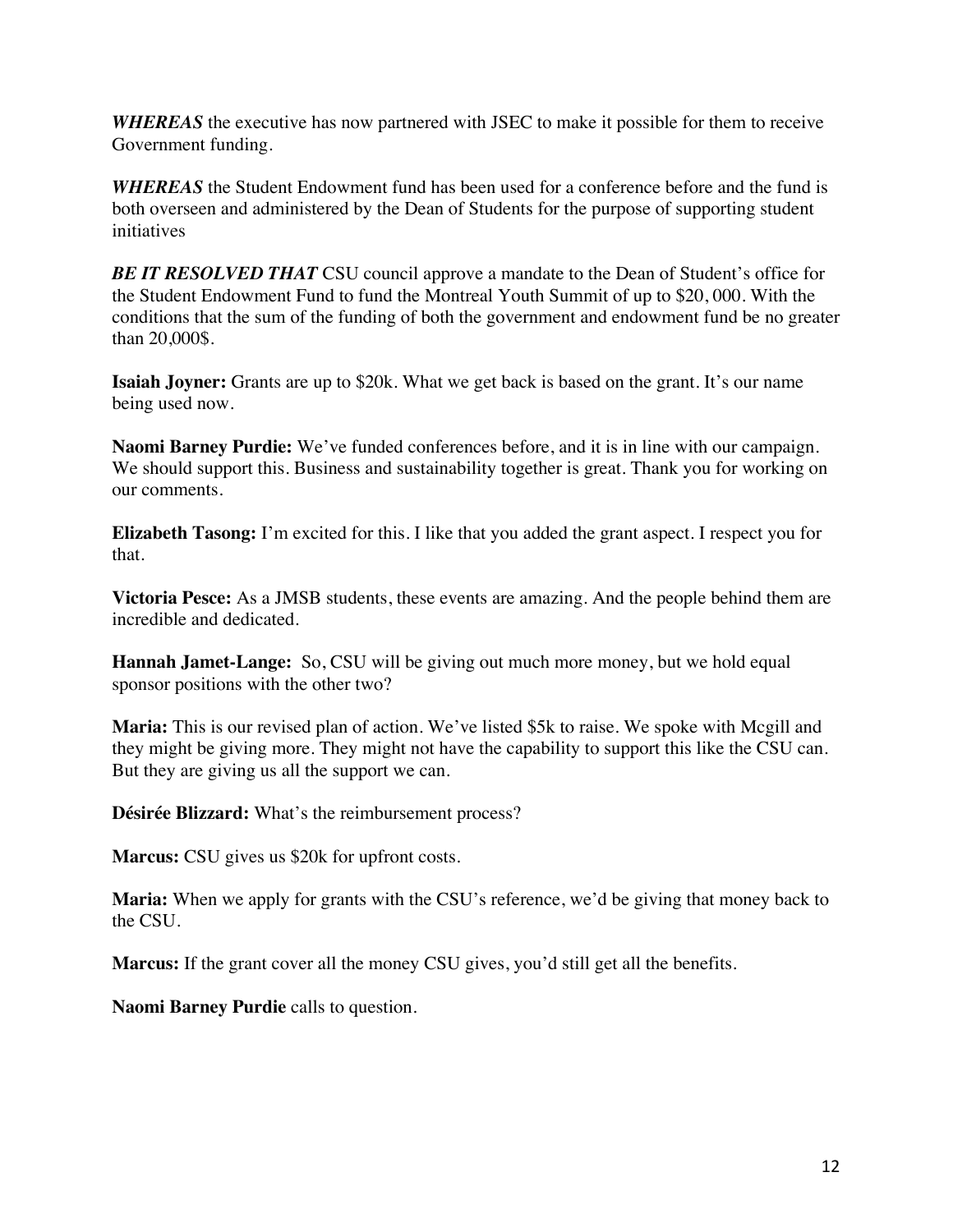**VOTE**  For: 10 Opposition: 0 Abstention: 2 *Motion passes.* 

## **c) Sexual Violence Committee Appointment Ratification**

**Chairperson:** The person who was said to have dropped out didn't. So now there's one seat to occupy.

**Elizabeth Tasong:** If someone else wanted to run, you can.

**Chris Kalafatidis:** We picked someone who'd be on committee with Elizabeth. We could motion to approve Elizabeth as Alternate.

**Elizabeth Tasong:** As long as no one else wants the position.

**Salman Fahim Syed** moves to ratify **Elizabeth Tasong's** appointment. Seconded by **Ahmadou Sakho**.

#### **VOTE**

For: 9 Opposed: 0 Abstentions: 1 *Motion passes.* 

## **d) Clubs & Space Committee Minutes - Sept 9th**

**Victoria Pesce:** On July 2, there was a closed session that said something was going to go to referendum. On September 9, Marin then moved to approve shooting club which Amman seconded. I think we should revoke that. I have a motion. After everything that has happened in the past few years such as the Dawson shooting, I want to know what we are approving. This is something that is meant to be a referendum question. I want to know why there was the sudden decision for it not to go to referendum but was approved.

**Marin Algattus:** I'm not sure if I'm allowed on procedure.

**Chairperson:** It would be up to your committee to decide to break closed session.

**Jarrad Haas** moves to go into closed session. Seconded by **Ahmadou Sakho**.

Council is now in closed session.

**Victoria Pesce** presents the following motion. Seconded by **Naomi Barney Purdie**.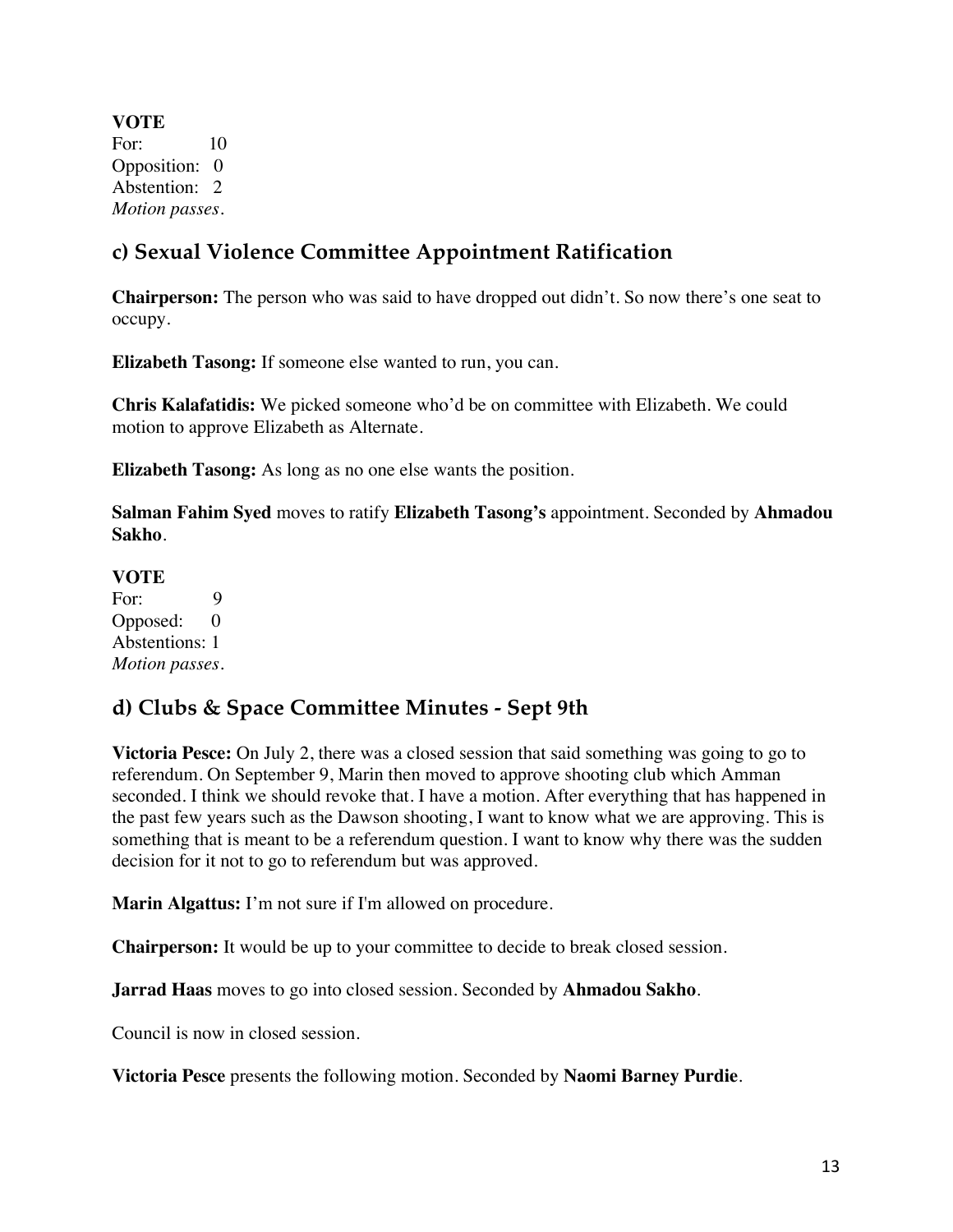*WHEREAS* this is such a controversial topic and allowing the club to exist on campus is controversial,

*WHEREAS* Fall 2016 was the 10-year memorial, which was organized by the DSU in honor of a teacher's death.

*WHEREAS* our sister school, Dawson College, had a school shooting in 2006 that most of the people living in Montreal would remember

*WHEREAS* countries like Britain, Ireland, Norway, Iceland and New Zealand, have changed their laws to ensure patrol officers are unarmed or only armed in special circumstances,

*WHEREAS* there has been numerous deaths caused by gun violence in the United States, which is a country we, Canada, relate to,

**BE IT RESOLVED THAT** this be communicated with the students via a marketing campaign that informs them about the referendum question,

**BE IT RESOLVED THAT** students have the right to vote on whether or not this club should be recognized under the CSU.

**Chairperson:** Is there a conflict of interest in the room?

**VOTE** (whether there's a COI) For: 12 Opposed: 0 Abstention: 1 *There is a conflict of interest.* 

**VOTE** (if James Hanna may participate in discussion) For: 12 Opposed: 0 Abstention: 2 *James Hanna may participate in discussion.* 

**VOTE** (if James Hanna may participate in decision-making) For: 0 Opposed: 11 Abstention: 2 *James Hanna may not participate in decision-making.* 

**Naomi Barney Purdie** calls to question. **James Hanna** opposes.

#### **VOTE**

For: 5 Opposed: 7 Abstention: 0 *Question is not called.* 

**Jarrad Haas** proposes a 6-minute time extension.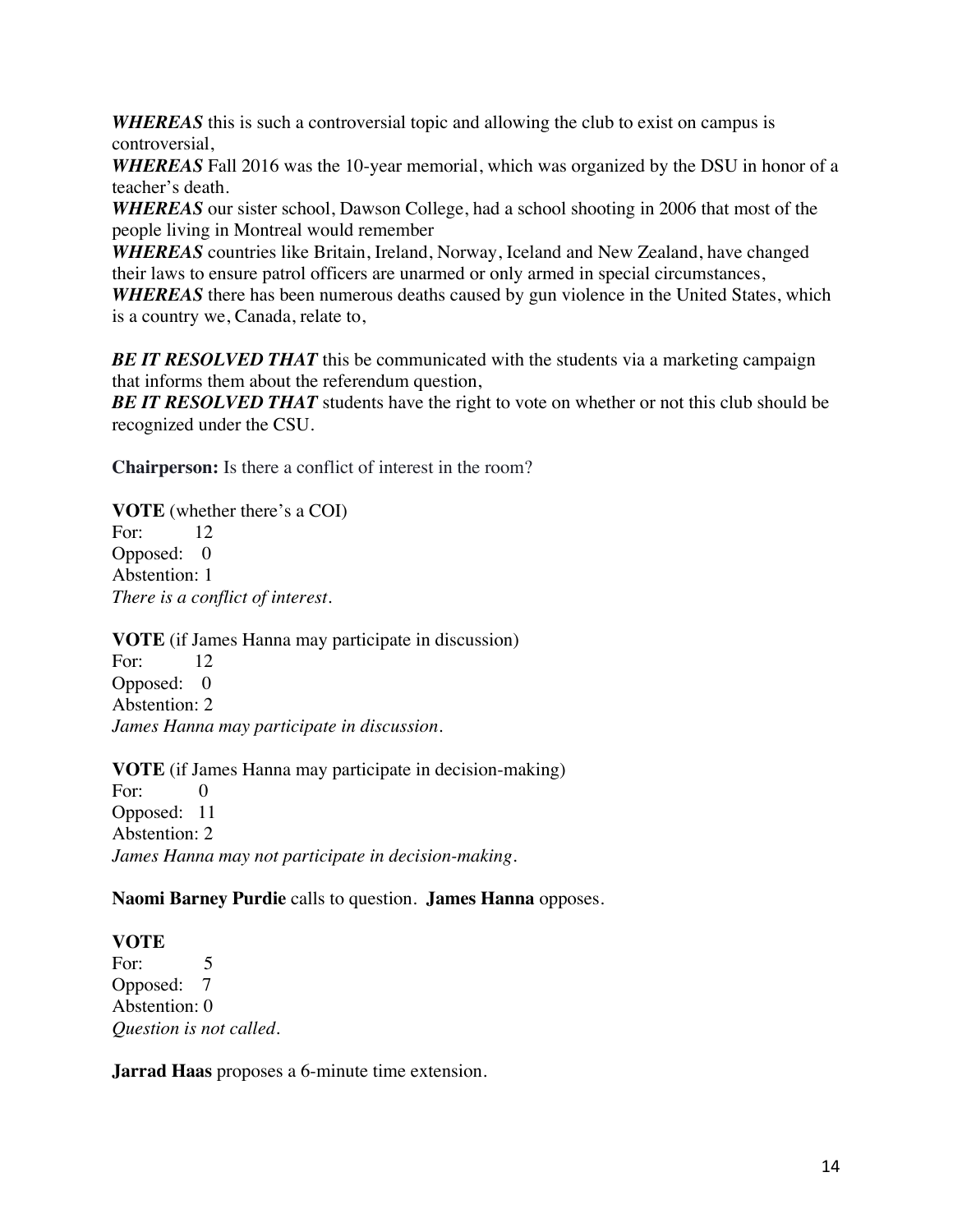**Arad Andrew Banis** moves to amend motion to the following. Seconded by **Amman Houara**.

**BE IT RESOLVED** that the following question be sent to referendum: "Given the request from the newly formed Concordia Sports Shooting Association to be recognized as a CSU club, do you approve of this club to be formally recognized as a CSU club?"

**BE IT FURTHER RESOLVED THAT** the budgetary impact of this bill is nil.

**Patrick Quinn** extends by 5 minutes. There are oppositions.

**VOTE** (to extend) For: 4 Opposed: 8 Abstention: 0 *Motion fails.* 

**VOTE** (to send to referendum) For: 12 Opposed: 0 Abstention: 0 *Motion passes.* 

**Arad Andrew Banis** moves to approve everything in the September 9 Clubs minutes that was not related to the Shooting Club. Seconded by **Naomi Barney Purdie** .

### **8. NEW BUSINESS – SUBSTANTIVE**

### **b) Request for Temporary Membership (Closed)**

**Chairperson presents By-Law 3.4** " Exceptional circumstances are defined to mean that the lack of membership is due to the actions or decision of a third party outside of the power and ability of the member to remedy such as a contested suspension or expulsion, late registration not processed by the university, visa problems unresolved because of the government bureaucracy etc."

**Chairperson presents By-Law 10.2** " The Chairperson of the Council of Representatives shall verify the status of all Representatives, Executives, members of the Judicial Board, Chief Electoral Officer and the Chairperson and Minute Keeper of Council to ensure they are members. The verification shall happen after the DNE deadline for Concordia University for the fall and winter semester. The Chairperson shall present their report at the first meeting of Council following the DNE deadlines. The Chairperson shall also bring a copy of the list of members to the Council meeting in order to allow any Representatives to verify the membership status of the people included in the report. Should the Chair find that any individual do not have the membership status to hold their position, the individual(s) will have 48 hours to request temporary membership. Pursuant to article 3.4 of the CSU by-laws, this temporary membership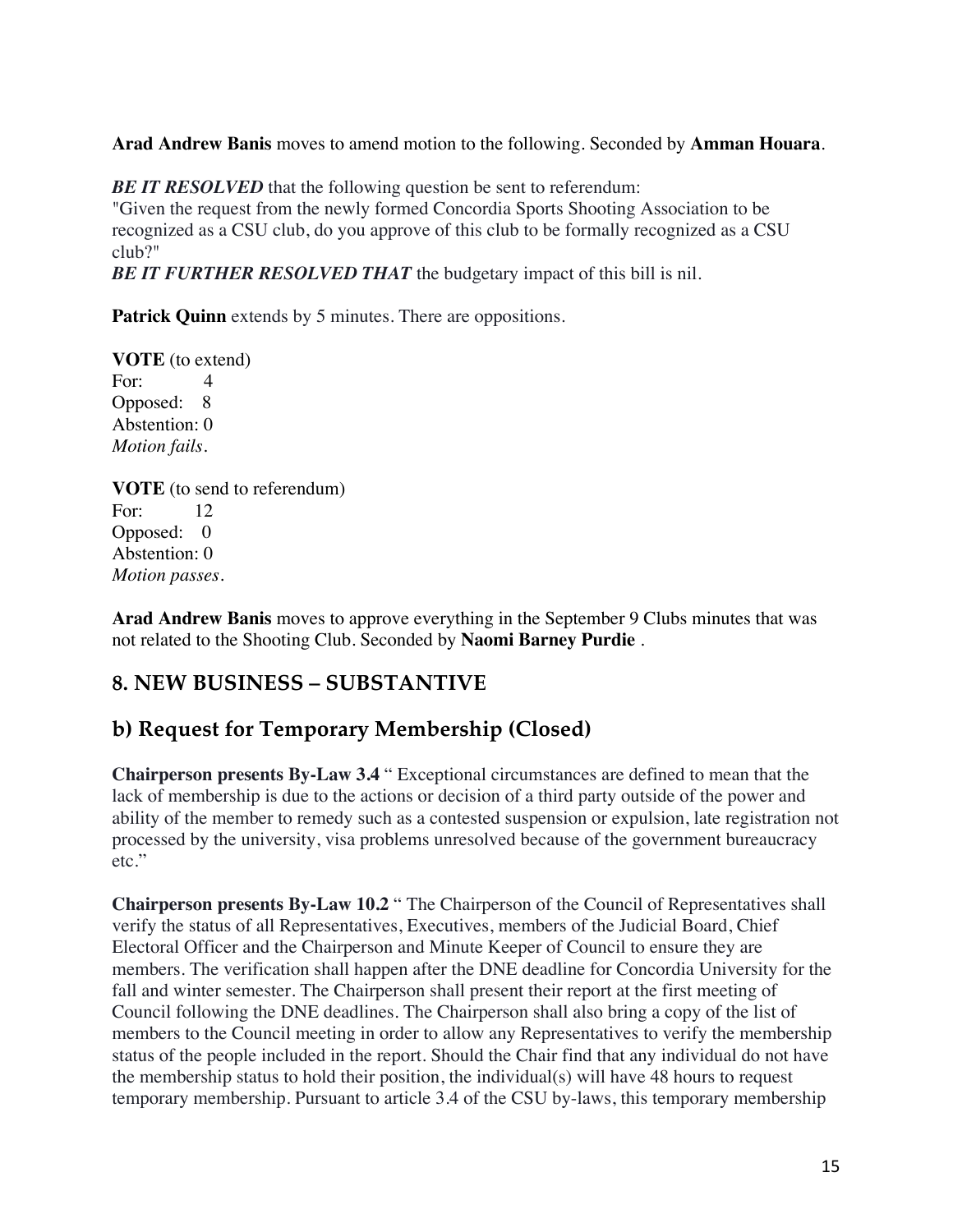will be disposed of unless the member in question can clearly demonstrate that Exceptional Circumstance, as defined in our by-laws, are the cause of registration difficulties. Should the individual(s) fail to obtain temporary membership, it will be considered as automatic resignation."

**Elizabeth Tasong** moves to grant **Salman Fahim Syed** temporary membership. Seconded by **Arad Andrew Banis.**

**Jarrad Haas** calls to question.

**VOTE**  For: 10 Opposed: 0 Abstentions: 0 *Motion carries.* 

## **c) Conflict of Interest (Closed)**

**Ahmadou Sakho** presents the following motion. Seconded by **Patrick Quinn** .

*WHEREAS* a motion has been voted allocating the Solidarity Economy Incubation Project (SEIZE) Conference \$20,000 from the Student Endowment Fund on September 18, 2019;

*WHEREAS* there is a potential conflict of interest due to the personal relationship of a councillor and an executive member of SEIZE;

*WHEREAS* the potential conflict of interest was not declared to council before the voting of the motion; *Whereas* per article 4.2 of the CSU Code of Conduct: "Student Union Representatives must disclose any actual, potential or perceived conflict of interests as soon as practicable to the Judicial Board";

*WHEREAS* per article 4.4 of the CSU Code of Conduct: "The decision regarding the existence of a conflict or potential conflict as well as the decision regarding ability to partake in decision making shall be determined by a majority vote of the Council";

*WHEREAS* per article 4.9 of the CSU Code of Conduct: "Where a conflict is only brought to Council's attention after a vote has already taken place, Council shall decide whether a conflict or potential conflicts exists, and if so, a re-vote will be held without the conflicted Representative";

**BE IT RESOLVED THAT** the CSU council revokes the motion voted on September 18, 2019; *BE IT FURTHER RESOLVED THAT* the CSU council (as per article 4.9 of the CSU Code of Conduct) determines whether such a conflict of interest has taken place;

*BE IT FURTHER RESOLVED THAT* a re-vote on the SEIZE Conference motion takes place during the regular council meeting on October 23, 2019.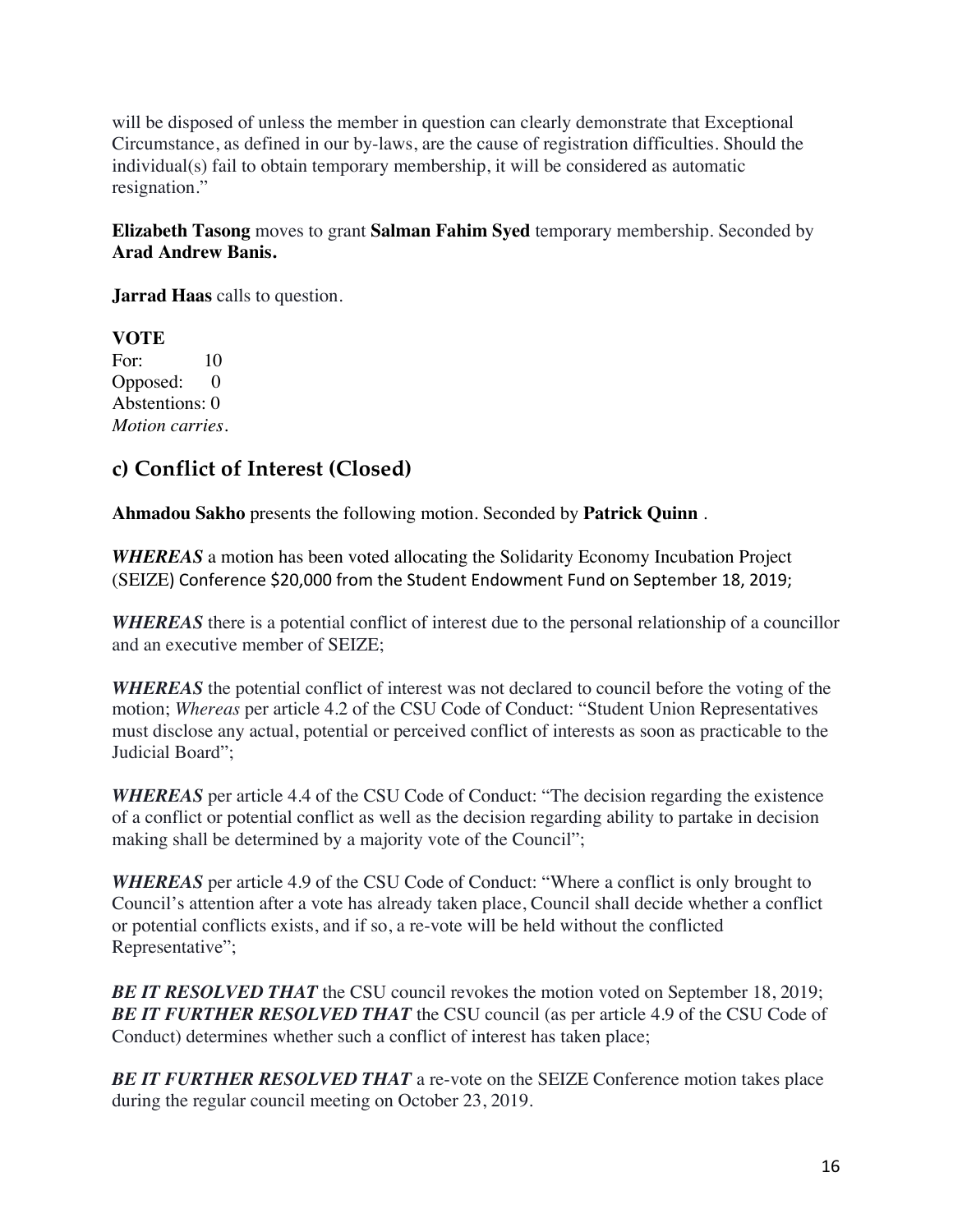**Ahmadou Sakho** moves for this agenda point to be limited to an additional 10 minutes.

**Patrick Quinn** calls to question.

#### **VOTE**

For: 7 Opposed: 1 Abstention: 2 *Motion passes.* 

**VOTE** (if it was a conflict of interest to have voted) For: 5 Opposed: 5 Abstention: 3 *Motion Fails.* 

**Isaiah Joyner** moves to go into open session. Seconded by **James Hanna**.

Council is now in open session.

**Victoria Pesce** moves to ratify minutes. Seconded by **Ahmadou Sakho**.

## **a) By-elections**

**Chris Kalafatidis:** These are the official count for seats. Either the calculations were wrong, or the list of students was wrong.

**Chris Kalafatidis** presents the following motion. Seconded by **Arad Andrew Banis** .

*WHEREAS* bylaw 6.2.2 stipulates that the composition of the Council of Representatives shall be determined before calling the Annual General Election. *WHEREAS* the composition decided upon shall appropriately reflect the membership in the different faculties of the University.

**BE IT RESOLVED THAT** the following be adopted as the proper composition: Thirteen Arts and Science seats. Seven JMSB seats. Five Gina Cody seats. Three Fine Arts seats. Two Independent Student seats.

*BE IT FURTHER RESOLVED THAT* the By-Elections be called on October 24th, 2019.

**Esther Morand:** There needs to be 22 days before...

**Chairperson:** In September, Council decided to not withstand that.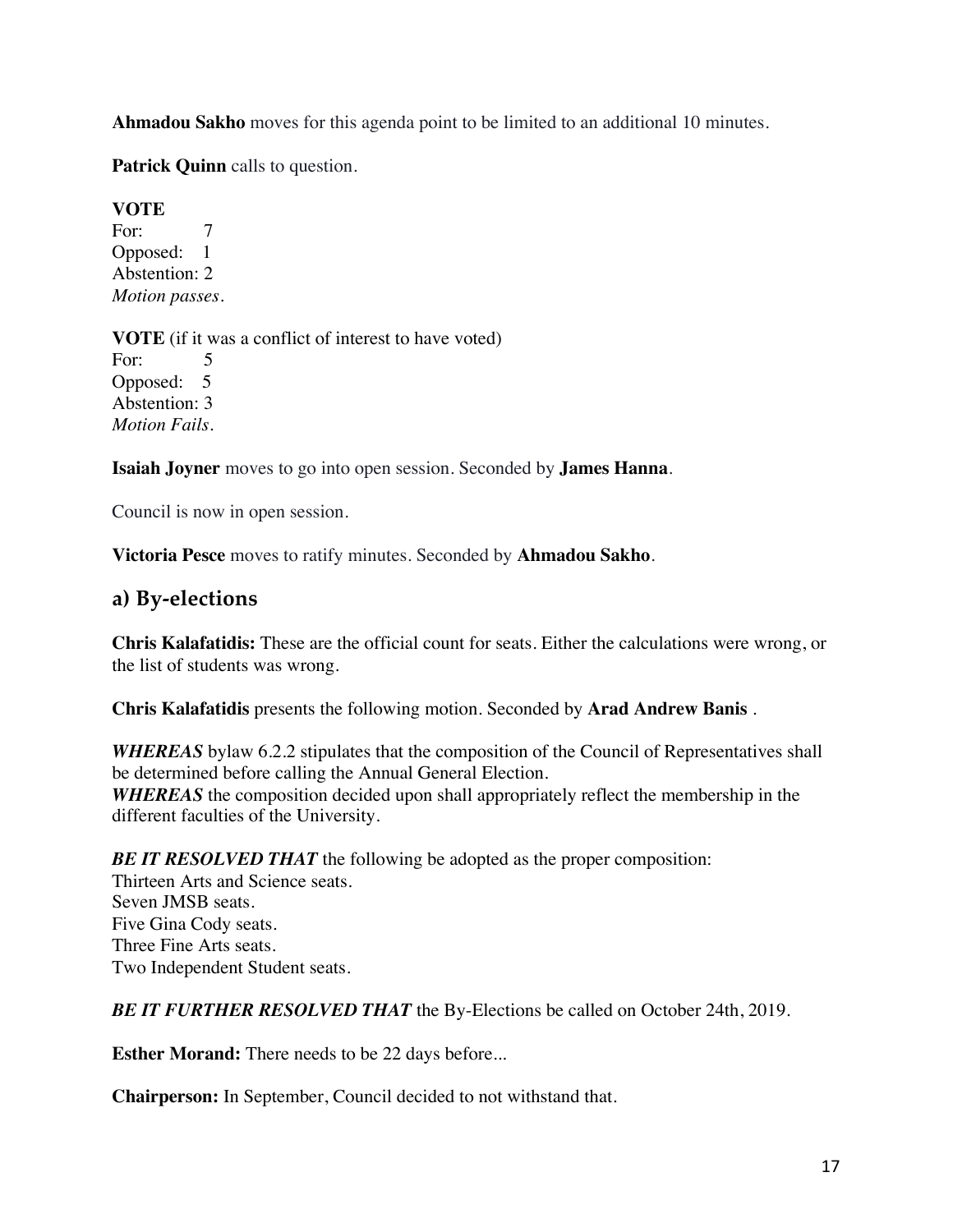**Victoria Pesce:** Wasn't the motion to have more than 22 days?

**Chris Kalafatidis:** This is just to say that the by-election will be called tomorrow.

**Salman Fahim Syed:** These proposed seats are not for the by-elections, right?

**Chris Kalafatidis:** For by-elections, we'll announce the vacancies.

**VOTE**  For: 11 Opposed: 1 Abstention: 0 *Motion passes.* 

**Patrick Quinn** moves move Fee-Levy Review Committee to after the by-elections. Seconded by **Jarrad Haas** .

### **d) Sponsorship Motion**

Council extends meeting 15 more minutes.

**Arad Andrew Banis** presents the following motion. Seconded.

*WHEREAS* this year's executives want to save the Union money to maximize their impact. *WHEREAS* the Sustainability & Ethics policy has been well-outline from the previous executive bodies and executive have access to the same resources as councilors. *WHEREAS* the acquisition process is severely impeded at times, through the CSU restrictions, especially on events that are planned within a month.

Notwithstanding the standing regulations*,*

**BE IT RESOLVED THAT** for the remainder year, this year's executives are able to acquire sponsorship on the basis that they look into the companies sustainability policy prior to contract signing and put it in their monthly reports, where anyone with questions about the sponsor can bring it up and has the possibility to veto.

*BE IT FURTHER RESOLVED THAT* Y Kombucha, Beau's Beer, Faculty of Arts and Science, CCSL, Gusta's, Provigo, SCSA, The Department of Physics, Science College and Communications are pre-approved as of now for the Loyola Speaker's Series events.

**Melize Ferrus via video:** It is essential to make that decision for sponsorships. Loyola budget is not enough for everything I have planned. I was able to find some sponsorships. I think its lucrative to get sponsors, but also to choose the type of sponsors we get such as oil companies. This is one area where the guidelines are... ask for video :) to not slow down processes, allow for execs to choose who their sponsors are, alongside reports for accountability. Provigo for food supplies for Speakers' Series etc.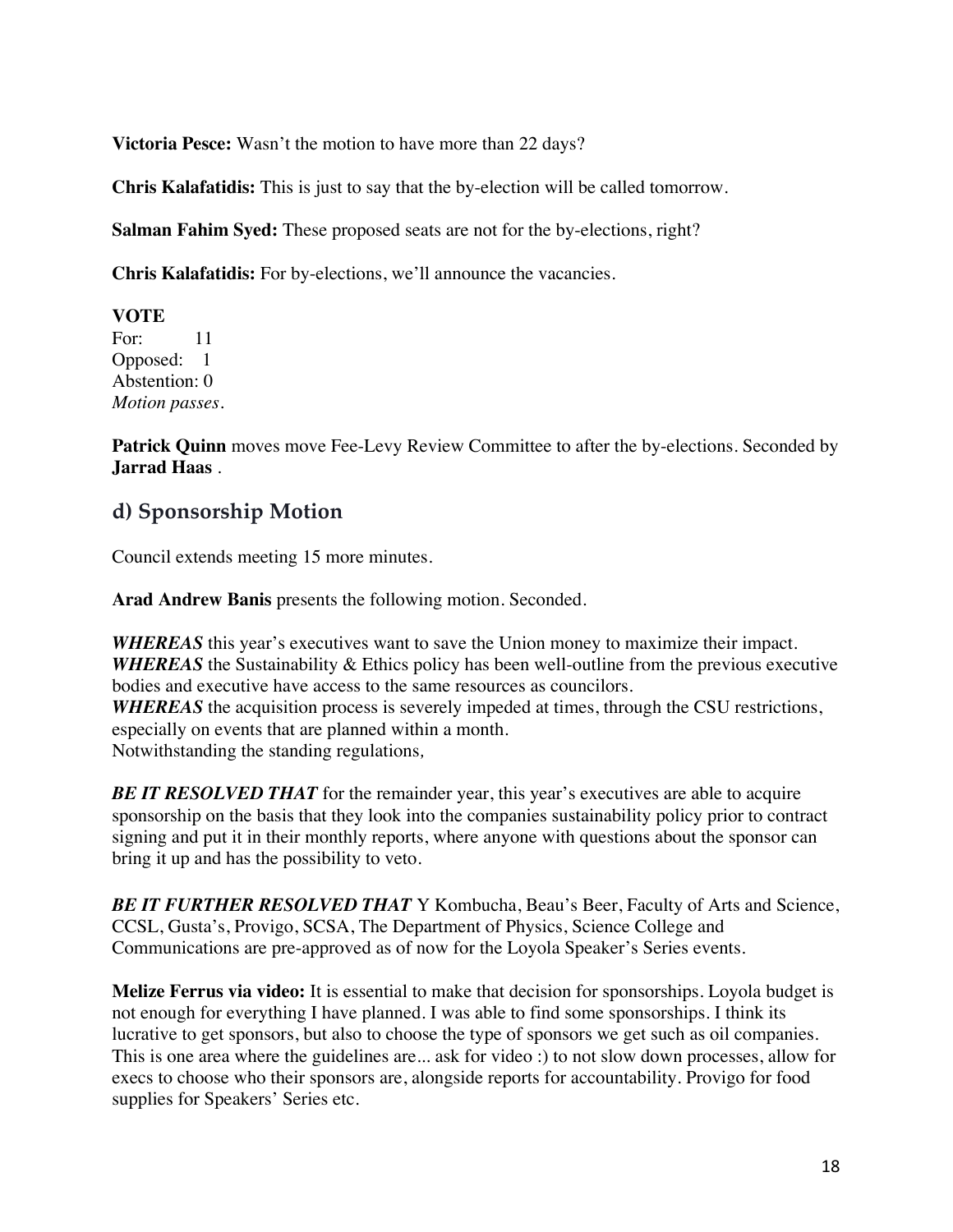**Elizabeth Tasong:** Sustainability matters must be approved by the sustainability committee. If that committee is active and able to approve those committees, they should.

Leigh Kusaj: Speaking as part of that committee, we exist, but we haven't had a meeting since August.

**Hannah Jamet-Lange**: Right now, Melize is the interim chair. She is able to call meetings.

**Elizabeth Tasong:** She already has a list of pre-approved people so I suppose you can talk about this in the meetings.

**Hannah Jamet-Lange:** The regulation is there for a reason, in my opinion. I believe during Welcome Week someone else was sponsoring but that didn't go through Sustainability Committee and I find that unprofessional. We should be following our own regulations. We should look into these as a sustainability committee.

**Isaiah Joyner:** We need a sponsorship policy. It's a bigger conversation of creating a method so that we know which sponsors are alright. If we look for the handbook, there's no clear structure in who we can get sponsors from.

**Victoria Pesce:** We're here to add value. If companies are catering to us. Melize is busting her butt to get money. I understand that she's pushing for the money. If we look into it, it can be avoided. And it can be vetoed in council if it doesn't benefit Concordia student lives.

**Arad Andrew Banis:** Can't Melize call a sustainability meeting?

**Chairperson:** I believe so. I'll have to check.

**Arad Andrew Banis:** Maybe we do that? It's not council's job to look into these things, it's a committee's job.

**James Hanna:** The motion is to allow executives to get sponsorships on the basis of sustainability policies and have council veto rights?

**Chairperson:** That's how it's phrased but I can't answer that.

**Arad Andrew Banis:** Not ratifying would be us vetoing.

**Hannah Jamet-Lange:** If a sponsor is signed, it's hard to undo. We should just follow procedure. We should vote this down and then discuss it in a committee meeting.

**Jarrad Haas** calls to question. **Ahmadou Sakho** seconds.